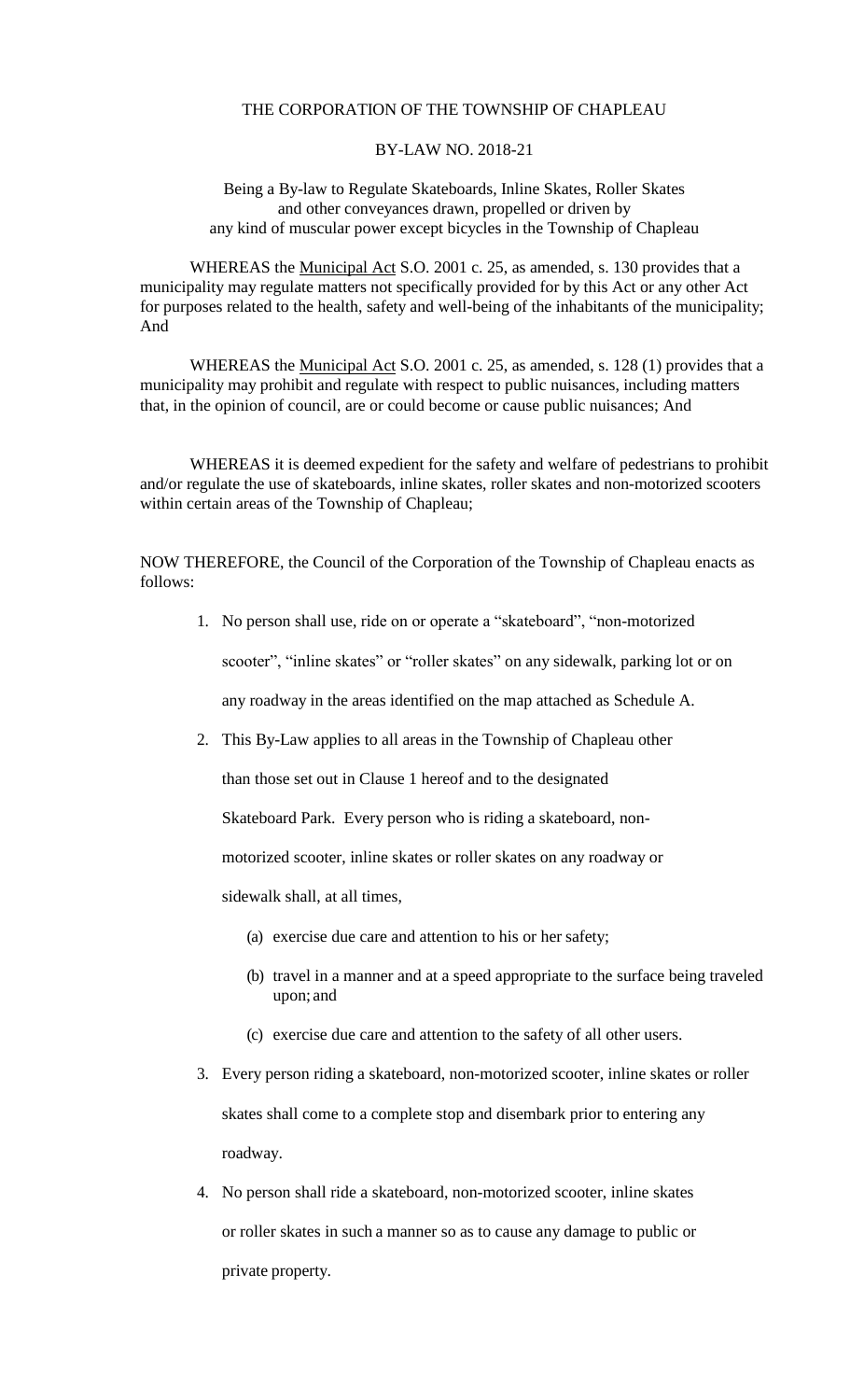- 5. Without limiting the generality of Clause 2, no person shall engage in any of the following activities while riding a skateboard, non-motorized scooter, inline skates or roller skates any roadway or sidewalk:
	- (a) vaulting from a ramp or other object; or
	- (b) using an obstacle course erected on a roadway or sidewalk.
- 6. No person shall place on any sidewalk any object that is intended to be used as an obstacle course for a skateboard, non-motorized scooter, inline skates or roller skates.
- 7. Any person who contravenes any section of this By-Law is guilty of an offence and is liable, upon conviction, to a fine not exceeding three hundred dollars (\$300.00) exclusive of costs, and all such penalties and costs may be processed pursuant to the provisions of the Provincial Offences Act, R.S.O. 1990.
- 8. That By-Laws 2000-29 and 2006-21 be repealed in their entirety.
- 9. This By-law shall come into force and take effect on the  $11<sup>th</sup>$  day of June, 2018.

READ a FIRST, SECOND and THIRD TIME and FINALLY PASSED THIS 11<sup>th</sup> day of June, 2018.

\_\_\_\_\_\_\_\_\_\_\_\_\_\_\_\_\_\_\_\_\_\_\_\_\_\_\_

Mayor CAO